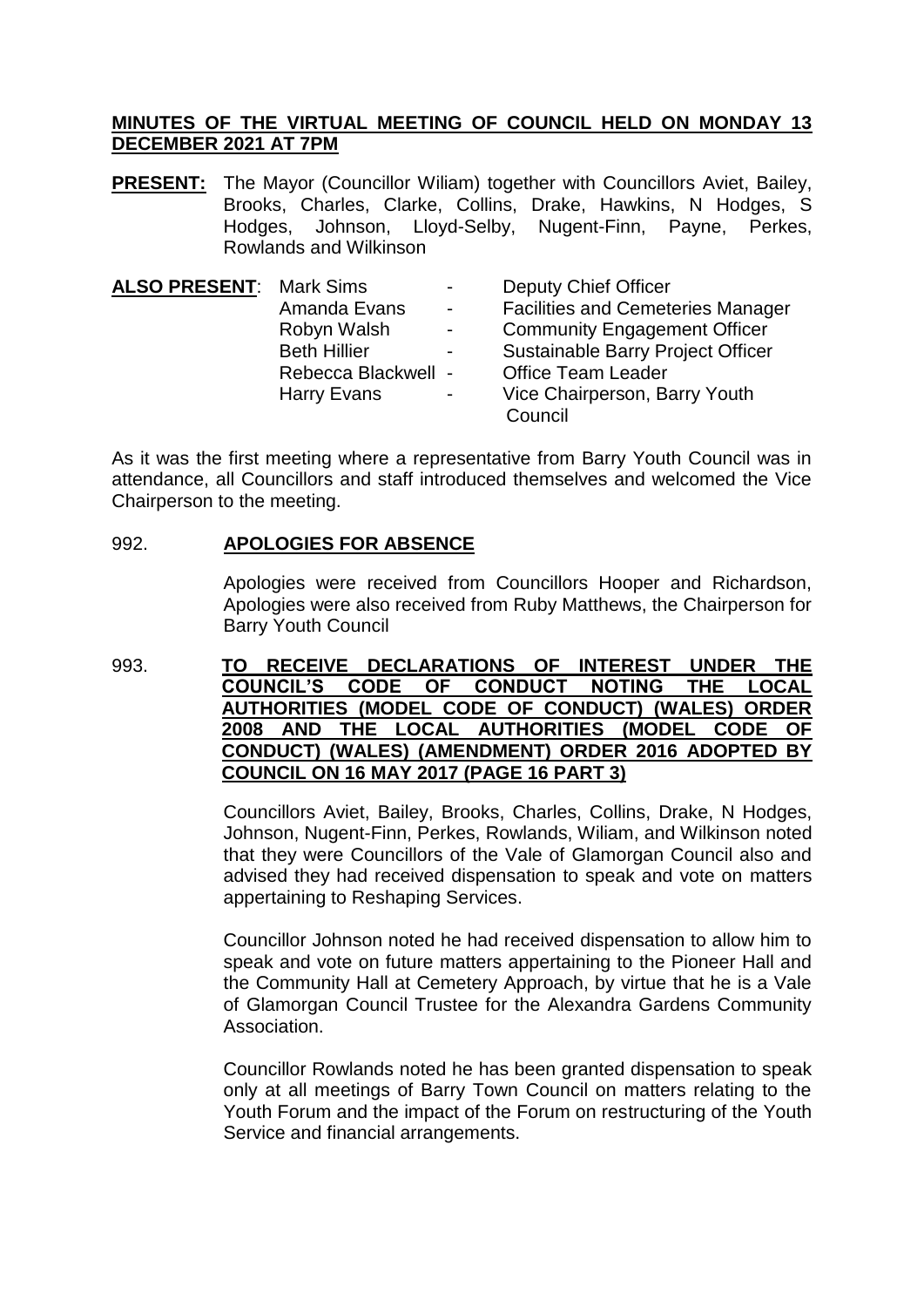Councillor Payne wished to make a declaration in the event of discussions relating to Youth services due to being the Vice Chair of the Vale of Glamorgan Youth Forum. Councillor Charles also wished to make the same declaration due to being a link Councillor on Barry Youth Council.

# 994. **WELL-BEING OF FUTURE GENERATIONS (WALES) ACT 2015**

It was noted that this Act sets out the requirement for a public body to act in a manner which seeks to ensure **that the needs of the present are met without compromising the ability of future generations to meet their own needs.**

In order to act in that manner, a public body must take account of the following things:

- (a) the importance of balancing short term needs with the need to safeguard the ability to meet long term needs, especially where things done to meet short term needs may have detrimental long term effect;
- (b) the need to take an integrated approach, by considering how— (i) the body's well-being objectives may impact upon each of the wellbeing goals;

(ii) the body's well-being objectives impact upon each other or upon other public bodies' objectives, in particular where steps taken by the body may contribute to meeting one objective but may be detrimental to meeting another;

(c) the importance of involving other persons with an interest in achieving the well-being goals and of ensuring those persons reflect the diversity of the population of the part of Wales in relation to which the body exercises functions;

(d) how acting in collaboration with any other person (or how different parts of the body acting together) could assist the body to meet its wellbeing objectives, or assist another body to meet its objectives;

(e) how deploying resources to prevent problems occurring or getting worse may contribute to meeting the body's well-being objectives, or another body's objectives.

## **RESOLVED: That the Well-being of Future Generations (Wales) Act 2015 be noted.**

## 995. **TO APPROVE AND SIGN THE MINUTES OF FULL COUNCIL HELD ON MONDAY 27 SEPTEMBER 2021**

Members were provided with the minutes of the Full Council meeting held on Monday 27 September 2021.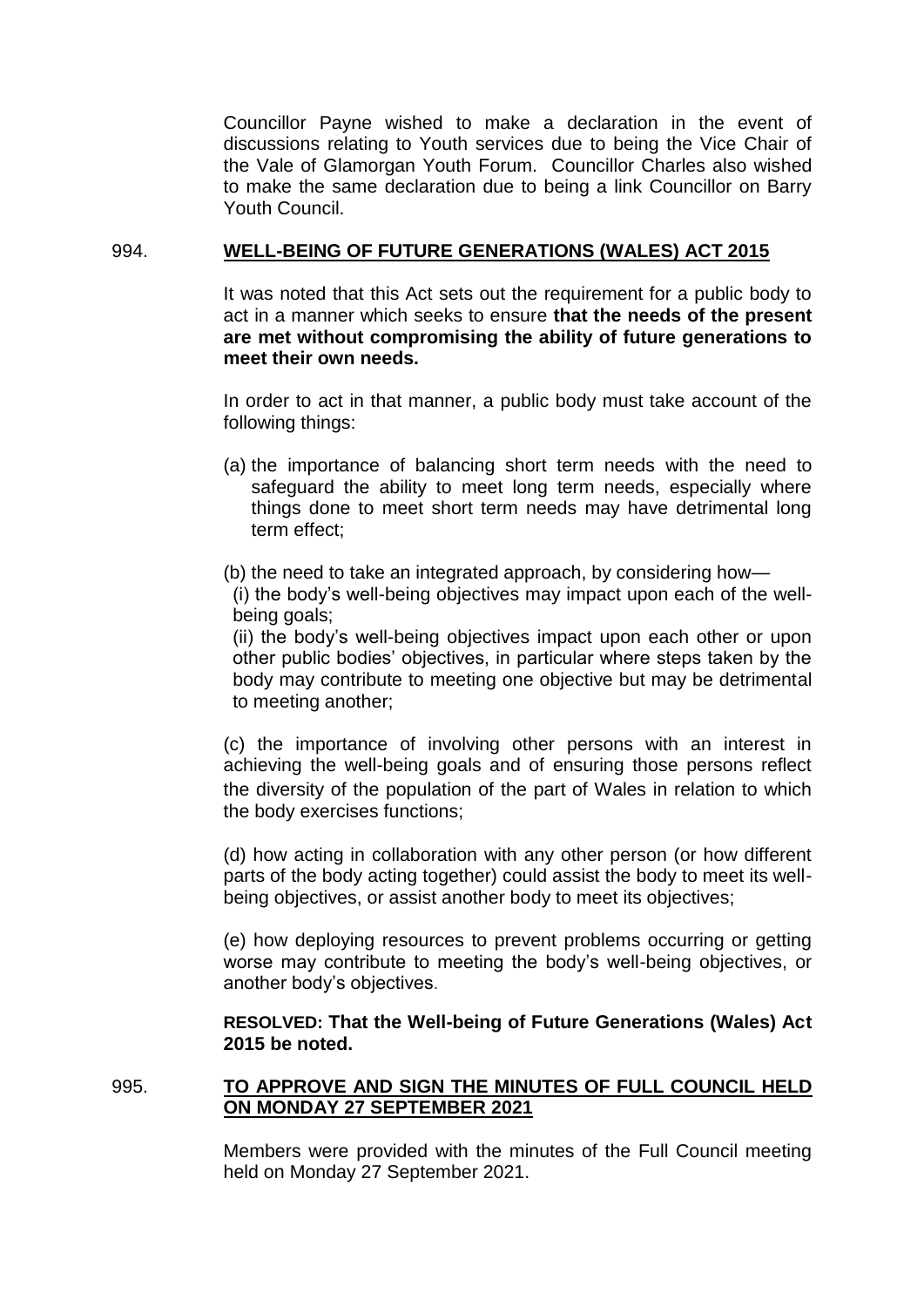**RESOLVED: That the minutes of Full Council held on Monday 27 September 2021 are approved and signed as a correct record.**

## 996. **TO RECEIVE COMMUNICATIONS FROM THE MAYOR**

The Mayor updated members on the events that he had either attended or hosted. They were as follows, Dafydd ap Ffransis-Meilir's Family Artist Opening at Art Central, held various surgeries at his Mayor on the Square events, visited Ty Hafen, attended the three Remembrance Services, visited the Cemetery to celebrate the award along with Councillor N Hodges and the late Sharon Harris and wished to convey his thoughts to Sharon's family and friends. He also attended the Race Riots event held at the Cemetery Approach Community Centre, visited Vale Foodbank who held an event for them being established for 10 years, held an interview with the relatives on Gareth Jones at his grave in Merthyr Dyfan Cemetery but advised that the audio quality was unusable. He also attended two events held by Metalidads, Pumpkins in the Park event hosted by Barry Town Council, the Vale of Glamorgan Council Mayors Civic Service, an evening with Barry Male Voice Choir, opened Penmark Scout Hall, Small Business Saturday and made members aware that there are over 100 small businesses on Holton Road, attended the Festival of Lights event part funded by Barry Town Council, Festive Market on King Square, Llandaff Cathedral, High Street Christmas Light Switch on, an event hosted by Barry Beavers and ran in the Town Council's Santa Fun Run. The Mayor wished to thank the Community Engagement Officer for the organisation of the Winter events and the wider team for their help, he added that he was proud of the Town Council for supporting so many great free events.

## **RESOLVED that communications from the Mayor be received and noted.**

997. **TO CONSIDER QUESTIONS FROM COUNCILLORS (STANDING ORDER 3 (E) REFERS)**

None were received.

998. **TO CONSIDER QUESTIONS/COMMENTS FROM MEMBERS OF THE PUBLIC (STANDING ORDER 3 (F) REFERS)**

None were received.

# 999. **TO CONSIDER MOTIONS SUBMITTED BY COUNCILLORS**

None were received.

The Mayor moved agenda item 27 forward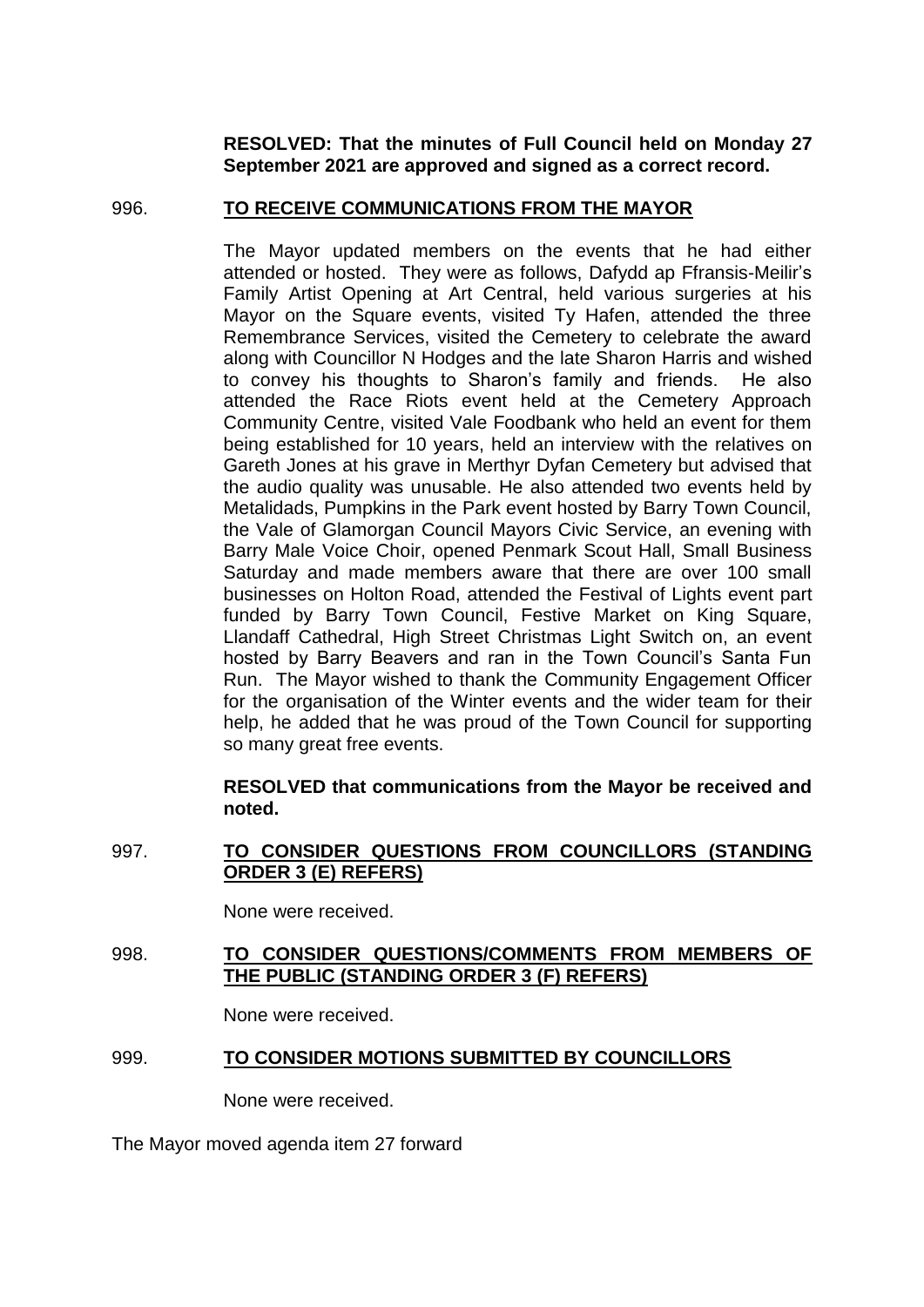# 1000. **BARRY YOUTH COUNCIL**

The Vice Chair of Barry Youth Council provided members with an update on what the Youth Council have been focusing on and advised that they will be working on projects in the New Year along with some training. He also advised that the members of Barry Youth Council would like to continue to attend Full Council meetings, along with any other meetings where young people's views would be helpful.

Councillor Charles praised Barry Youth Council and advised that they are a wonderful group of young people.

# **RESOLVED: That the update from Barry Youth Council be received and noted.**

# 1001. **TO RECEIVE THE MINUTES OF THE SHOP LOCAL BARRY ADVISORY COMMITTEE HELD ON 7 OCTOBER AND THE EXTRAORDINARY MEETING HELD ON 16 NOVEMBER 2021 TO GIVE CONSIDERATION TO ANY RECOMMENDATIONS THEREIN**

Councillor Perkes advised that Shop Local has had a very busy and successful period and thanked the Finance, Policy and General Purposes Committee for agreeing to urgent actions which allowed Shop Local to fund various Christmas projects which included, Santa's Post Office, High Street Christmas light switch on, supported traders to decorate shops for Christmas and helped fund the Winter Festive Market on King Square.

Councillor Payne wished to back Councillor Perkes, adding it was her suggestion to keep the Santa's Post Office a free event to be more inclusive for lower income families and congratulated the Shop Local Advisory Group for their hard work.

Councillor Nugent-Finn provided feedback in relation to the Barry Town Council stall at the Winter Festive Market advising that more literature for Children should be available.

**RESOLVED: That the minutes of the Shop Local Barry Advisory Committee held on 7 October and the Extraordinary Meeting held on 16 November 2021 be received and noted**

# 1002. **TO RECEIVE AND NOTE THE MINUTES OF THE PLANNING COMMITTEE HELD ON 12 OCTOBER AND 2 NOVEMBER 2021 AND TO GIVE CONSIDERATION TO ANY RECOMMENDATIONS THEREIN**

**RESOLVED: That the minutes of the Planning Committee meetings held on 12 October and 2 November 2021 be received and noted.**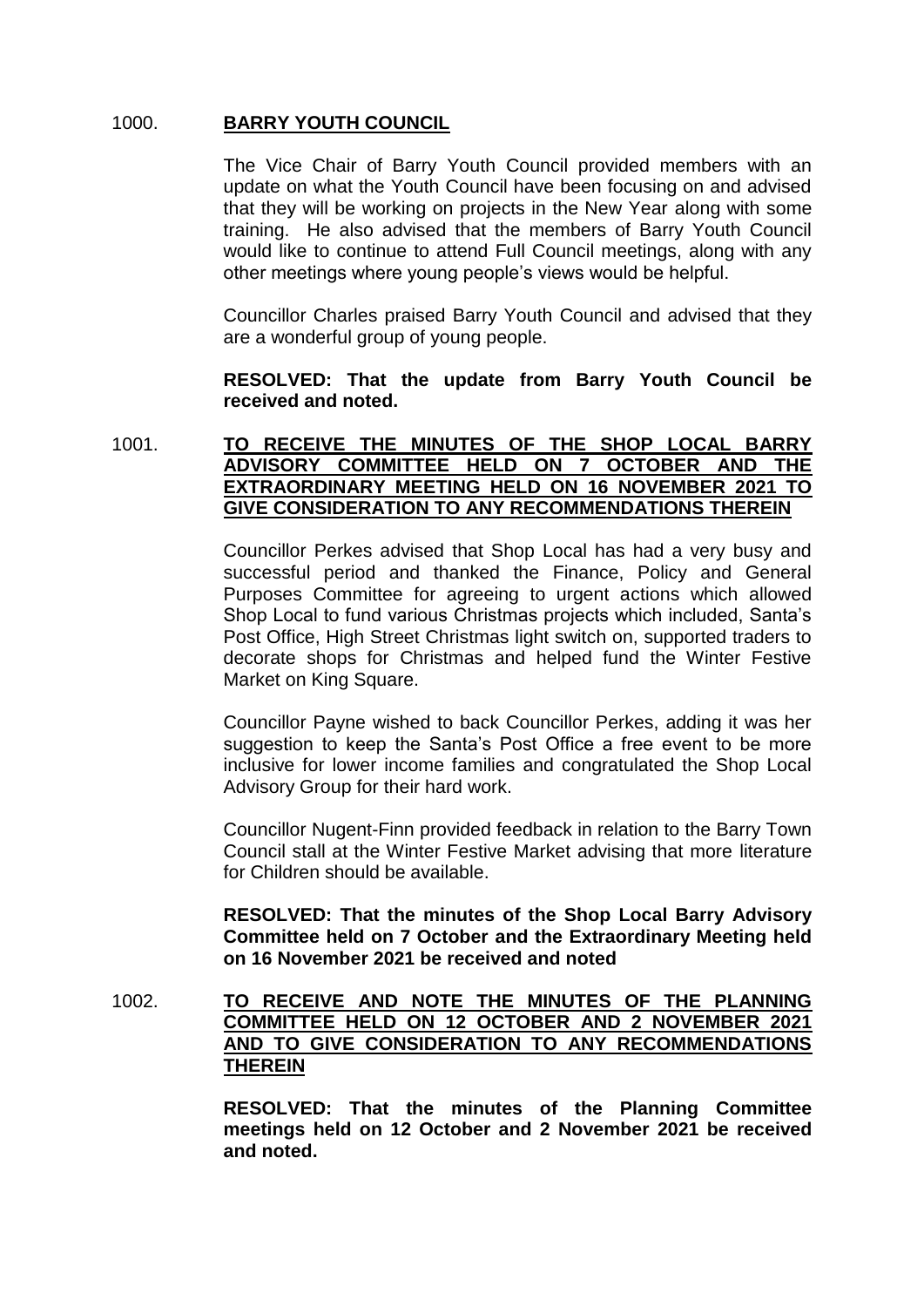# 1003. **TO RECEIVE AND NOTE THE MINUTES OF THE FAIRTRADE ADVISORY COMMITTEE HELD ON 1 NOVEMBER 2021 AND TO GIVE CONSIDERATION TO ANY RECOMMENDATIONS THEREIN**

Councillor Johnson gave an update from the Fairtrade Advisory Committee noting that Kadun Rees from Fairtrade Wales attended the last meeting and talked about Fairtrade Fortnight and advised that himself and Councillor N Hodges dressed as bananas at the recent Santa Fun Run, handed out bananas to those who ran the race and thanked the team for organising the bananas.

**RESOLVED: That the minutes of the Fairtrade Advisory Committee held on 1 November 2021 be received and noted.** 

## 1004. **TO RECEIVE AND NOTE THE MINUTES OF THE HALLS, CEMETERIES AND COMMUNITY FACILITIES COMMITTEE HELD ON 8 NOVEMBER 2021 AND TO GIVE CONSIDERATIONS TO ANY RECOMMENDATIONS THEREIN**

Councillor N Hodges provided an update from the Halls, Cemeteries and Community Facilities Committee advising that all recommendations had been approved via the Finance, Policy and General Purposes Committee.

**RESOLVED: That the minutes of the Halls, Cemeteries and Community Facilities Committee held on 8 November 2021 be received and noted.** 

# 1005. **TO RECEIVE THE NOTES OF AN INFORMAL MEETING THE COMMUNITY PLAN WORKING GROUP HELD ON 15 NOVEMBER 2021 AND TO GIVE ANY CONSIDERATION TO ANY RECOMMENDATIONS THEREIN**

Councillor Brooks provided a detailed update in relation to the work discussed at the Community Plan Working Party advising that public consultation had started at the recent Winter Festive Market held on King Square which the Community Engagement Officer circulated the results prior to the meeting. Councillor Brooks also advised members that it will be a large piece of work but it will provide the stepping stones for the new administration in May 2022.

## **RESOLVED: That the notes of an informal meeting of the Community Plan Working Group held on 15 November 2021 be received and noted.**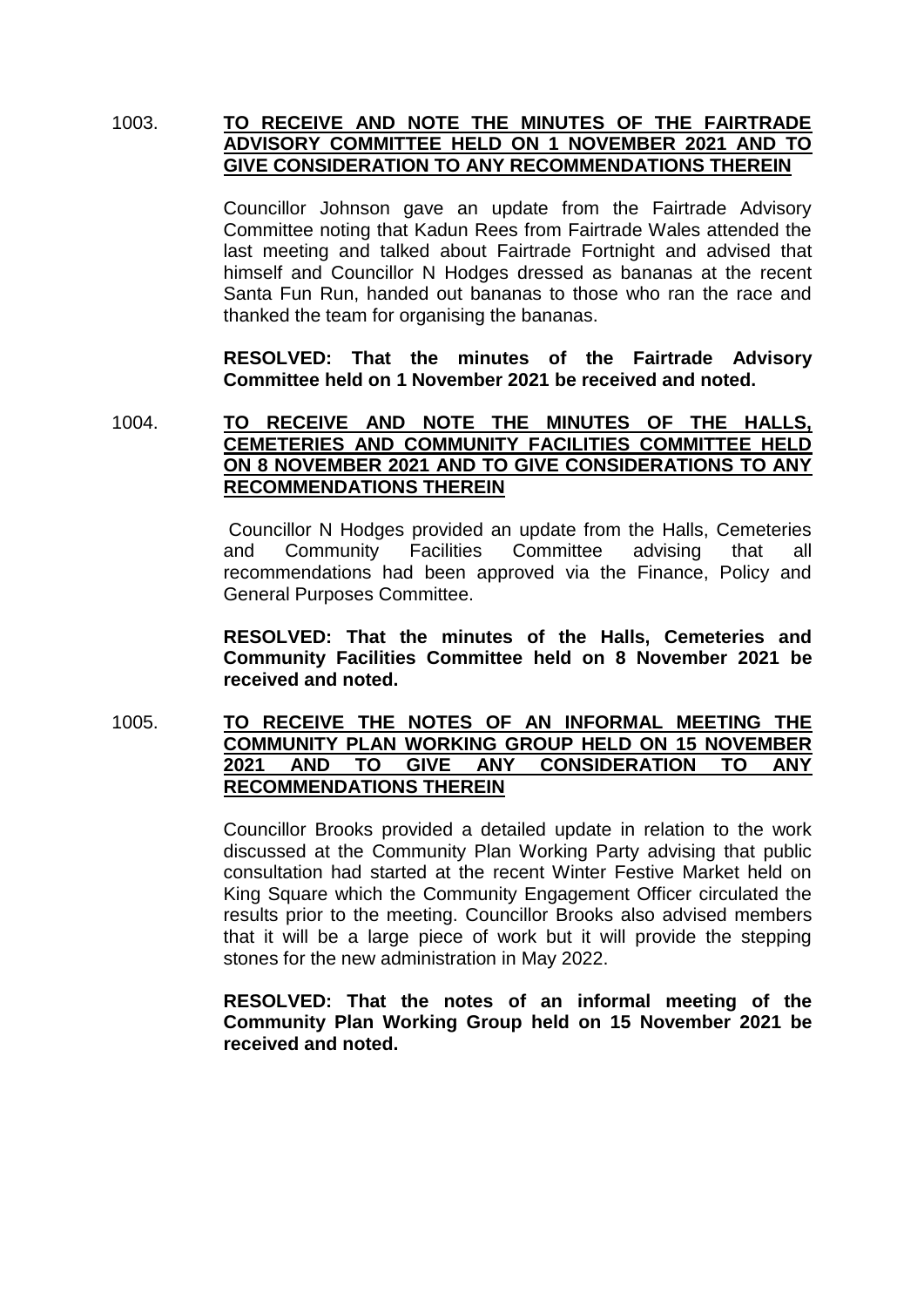# 1006. **TO RECEIVE AND NOTE THE MINUTES OF THE PERSONNEL COMMITTEE HELD ON 15 NOVEMBER 2021 AND TO GIVE CONSIDERATION TO ANY RECOMMENDATIONS THEREIN**

Councillor Charles noted that the meeting was productive.

**RESOLVED: That the minutes of the Personnel Committee held on 15 November 2021 be received and noted.** 

## 1007. **TO RECEIVE AND NOTE THE MINUTES OF THE SUSTAINABLE BARRY WORKING PARTY HELD ON 17 NOVEMBER 2021 AND TO GIVE CONSIDERATIONS TO ANY RECOMMENDATIONS THEREIN**

Councillor Clarke noted that it was a busy meeting and thanked the Sustainable Barry projects Officer for the successful School Eco Project held at Merthyr Dyfan Cemetery and hopes to see them continue. Councillor Clarke also advised members that the Town Council are working towards becoming a refill partner which will enable people to refill their own water bottles at different establishments in the Town.

**RESOLVED: That the minutes of the Sustainable Barry Working Party held on 17 November 2021 be received and noted.** 

# 1008. **TO RECEIVE THE MINUTES OF THE COMMEMORATIVE NAMING ADVISORY COMMITTEE HELD ON 18 NOVEMBER 2021 AND TO GIVE CONSIDERATIONS TO ANY RECOMMENDATIONS THEREIN**

Councillor Payne wished to add that she had welcomed both Emma and Rachel Foley to the meeting, advising them that she knew their father very well but this was missing from the minutes. Councillor Payne also noted that it was a quick meeting. Councillor S Hodges thanked the Commemorative Naming Advisory Committee for their work and was pleased to hear that Emma Foley and Rachel Foley were part of the meeting.

The Community Engagement Officer requested a budget to enable the organisation of the reception. Members were happy to agree a budget of £250 which will come from the Civic Hospitality budget heading.

# **RESOLVED:**

- **1. That the minutes of the Commemorative Naming Advisory Committee held on 18 November 2021 be received and noted**
- **2. That Janet Davies is awarded the first Bryan Foley Award**
- **3. That a prosecco reception is arranged in order to present the award to the successful nominee with a budget of £250 to come from Civic/Civic Hospitality expenditure heading.**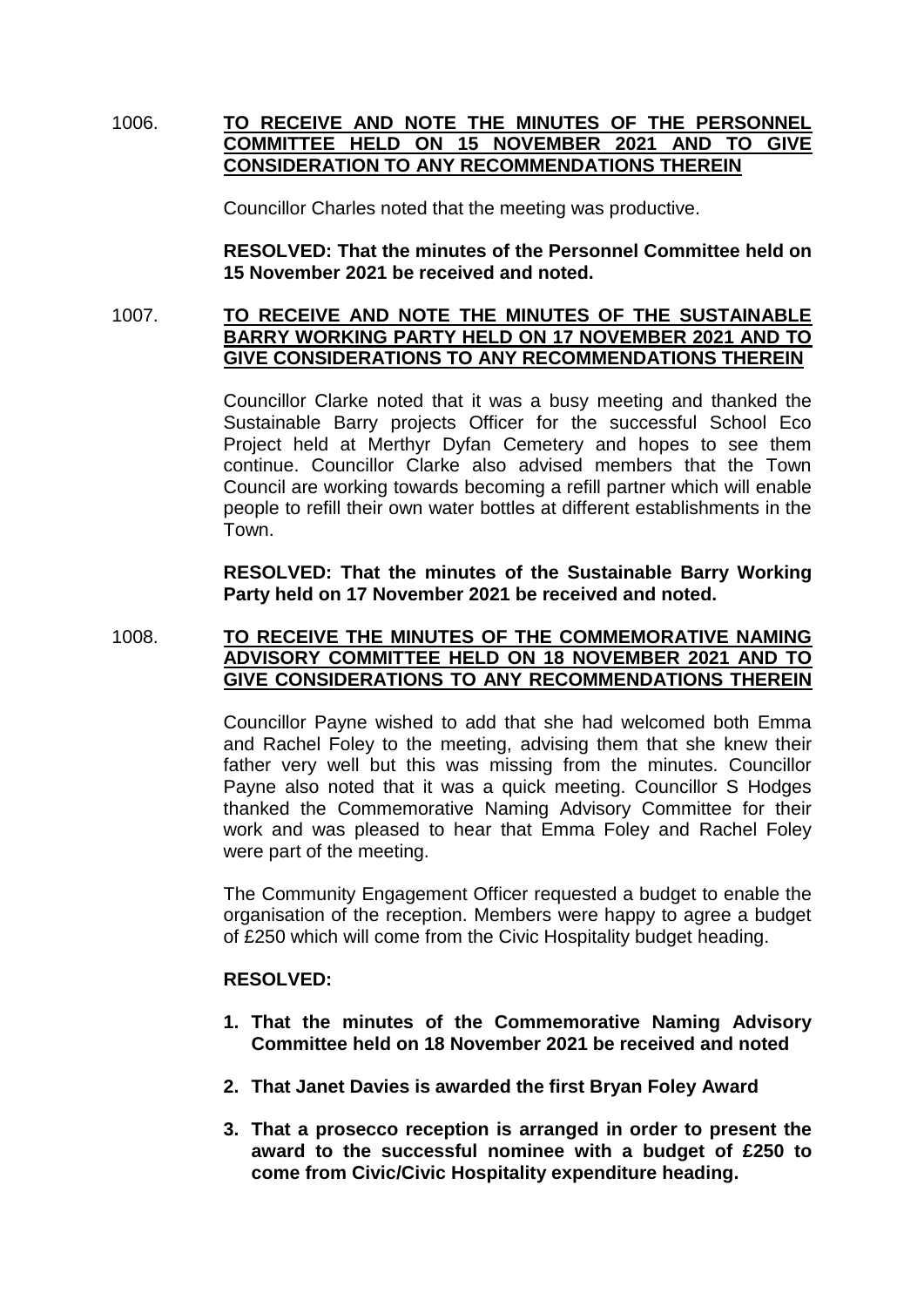# 1009. **TO RECEIVE THE MINUTES OF THE FINANCE, POLICY AND GENERAL PURPOSES COMMITTEE HELD ON 22 NOVEMBER 2021 AND GIVE CONSIDERATIONS TO ANY RECOMMENDATIONS THEREIN**

Councillor Brooks advised that the minutes were very detailed and that all recommendations were resolved. She also noted that there had been additional fund left in the Covid Grant pot and that grant funding had re-opened to help those who need it.

**RESOLVED: That the minutes of the Finance, Policy and General Purposes Committee held on 22 November 2021 be received and noted.** 

#### 1010. **TO REVIEW THE COUNCIL'S APPROACH TO MEETINGS**

Members were provided with a report requesting members to review and agree the Council's approach to meetings for the remainder of the current schedule of meetings for 2021/22 leading up to the Council's Annual Meeting in May 2022.

The Deputy Chief Officer provided further information in relation to the on-going effects of Covid-19 and the Omicron variant. He also highlighted the effects on staff security at meetings where no members attend in person, noting a recent meeting as an example.

Councillor Brooks proposed that all meetings be remote with a review of the Covid-19 situation being presented to the meeting of Full Council scheduled for 7 February 2022.

Councillor S Hodges agreed and queried proposed Mayors events.

The Community Engagement Officer asked if the remote meetings would apply to the Youth Council.

The Deputy Chief Officer suggested that a review is undertaken in the New Year in relation to the Youth Council and that he would check with the Church on the position of holding the Mayors Christmas Carol Service proposed for Sunday 19 December 2021.

**RESOLVED: That all meetings up to and including the Full Council meeting being held on 7 February 2022 be remote only, with a review being presented to that meeting of Full Council on 7 February 2022.**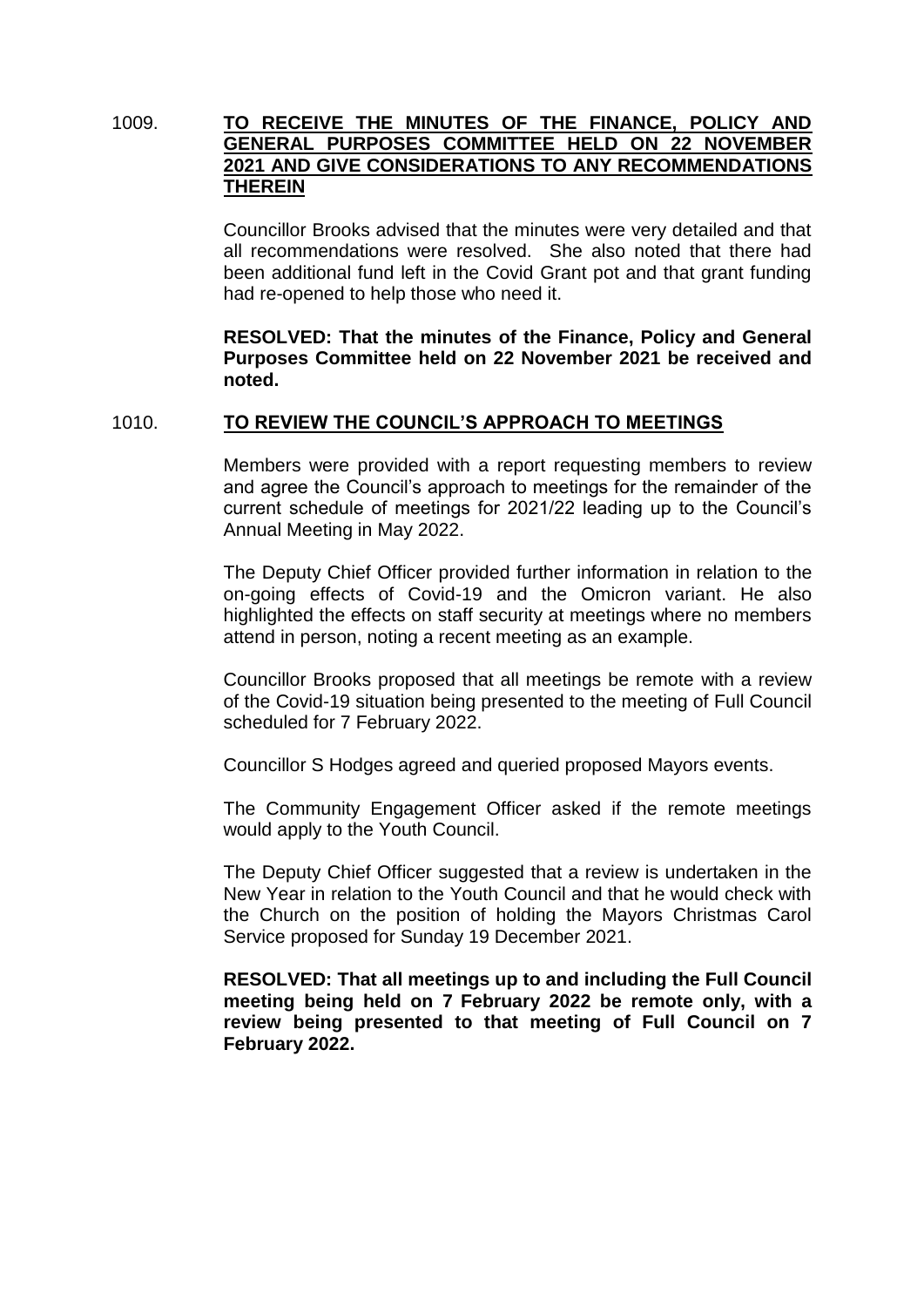# 1011. **TO APPROVE THE TERMS OF REFERENCE FOR THE SUSTAINABLE BARRY WORKING PARTY**

Members were provided with the terms of reference for the Sustainable Barry Working Party which were approved at the Annual Meeting held on 17 May 2021. The Deputy Chief Officer advised of the amendment whereby the terms of reference should state 'Under Delegated Powers' and not 'By way of recommendation to Full Council or any other relevant Committee'. Members agreed to the amendment.

**RESOLVED: That the Terms of Reference for the Sustainable Barry Working Party be approved.** 

# 1012. **OPEN LETTER FROM NATIONAL ASSOCIATION OF LOCAL COUNCILS, SOCIETY OF LOCAL COUNCIL CLERKS AND ONE VOICE WALES – TOGETHER WE CAN DO SO MUCH**

Members were provided with an open letter from the National Association of Local Councils, Society of Local Clerks and One Voice Wales.

**RESOLVED: That the open letter received from the National Association of Local Councils, Society of Local Clerks and One Voice Wales be received and noted.** 

#### 1013. **QUEEN'S PLATINUM JUBILEE**

Members were provided with a report relating to the plans announced for the Queen's Platinum Jubilee Central Weekend in June 2022.

Councillor Brooks suggested a street party grant for communities to hold street parties to celebrate, advising that it had been done previously. The Mayor suggested a budget of £5,000 be proposed to be given in the form of grants for people wishing to hold street parties. The Deputy Chief Officer advised that the finer details could be discussed closer to the event.

**RESOLVED: That a budget of £5,000 be included for the provision of street party grants and this is to be added to the Community Grants budget for 2022/23.**

#### 1014. **COMMEMORATIVE BENCHES**

Members were provided with a report relating to a request for the Council to contribute towards installing a Commemorative Bench opposite the Memorial Hall and Theatre on Gladstone Road. Councillor Brooks advised that this had been discussed for a while and would be happy to support a bench being installed, asking which budget would it come from. The Deputy Chief Officer advised that it could come from the Corporate Events budget.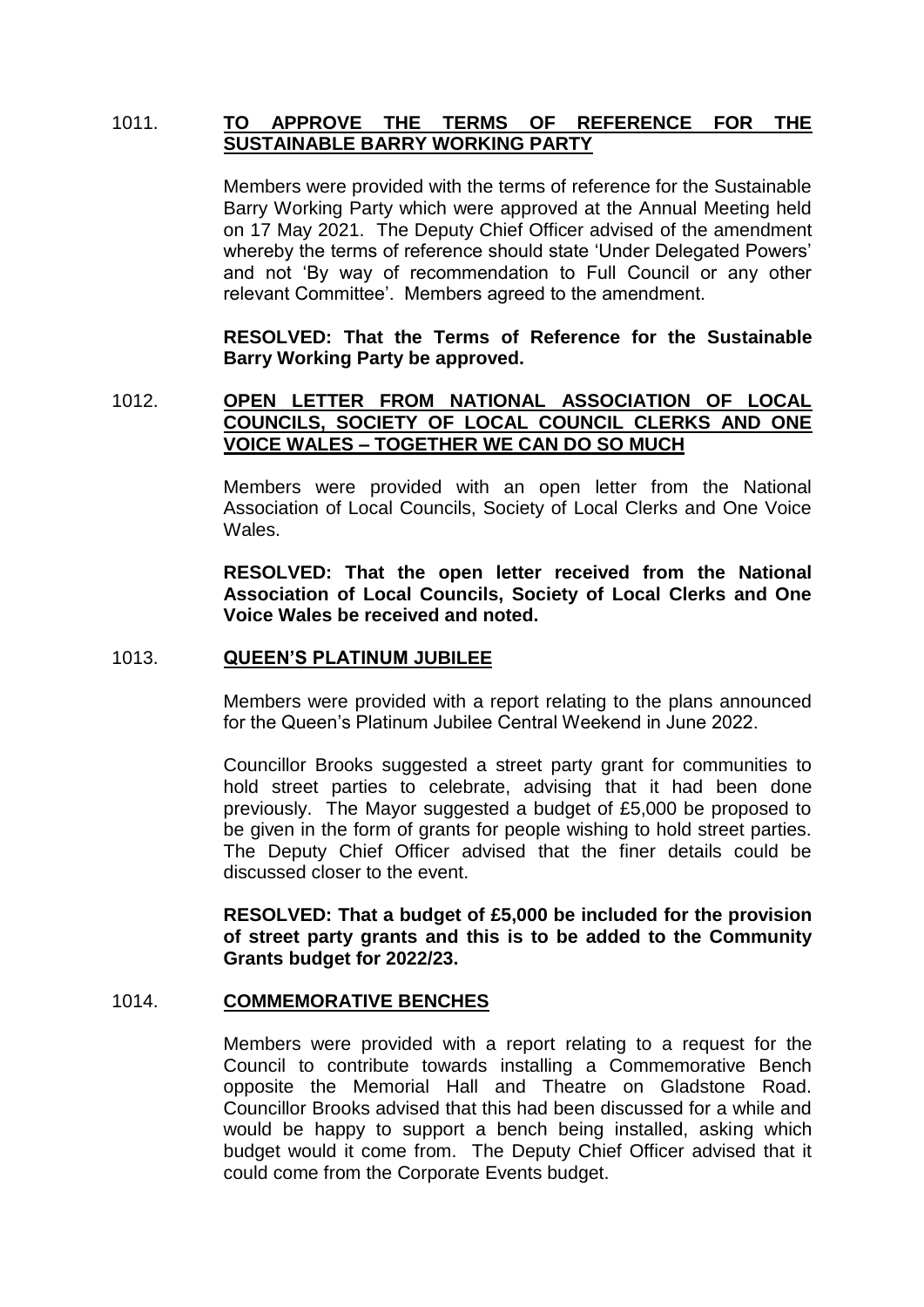Councillor S Hodges advised that when the proposal was first discussed, the Town Council Offices were across the road from the proposed site and would have been fitting at that time. Now the offices have moved, Councillor S Hodges felt that it should be the responsibility of the Vale of Glamorgan Council and that the Memorial Hall and Theatre should be approached.

Councillor Lloyd-Selby took Councillor S Hodges point but advised that the Town Council should support a bench at this location as the Town Council support the Remembrance Sunday Service each year at the Cenotaph and it would be what the people of Barry would want the Town Council to commemorate.

Councillor Payne supported both Brooks and Lloyd-Selby saying that it will have a plaque to recognise the Town Council.

The Mayor asked that are the designs within the report the designs the Council has to choose from.

Councillor Lloyd-Selby suggested to ask members of the public via social media of their choices.

Councillor S Hodges wished to re-iterate what she had said adding that the area is not the responsibility of the Town Council and that it is the responsibility of the Vale of Glamorgan Council.

Councillor Wilkinson asked where did the request come from.

The Cemetery and Facilities Manager advised that she received an email from Miles Punter from the Vale of Glamorgan Council asking if Barry Town Council would like to be represented by purchasing a bench to be placed in that area.

Councillor Wilkinson advised that she wouldn't mind paying for one bench if the Vale of Glamorgan Council pays for the other.

Councillor N Hodges advised that there was the possibility of installing a bench at the Cemetery Approach gardens where the air raid shelter once stood. He also suggested that the Vale of Glamorgan Council approach the Royal British Legion.

Councillor Brooks agreed to look at a similar bench at cemetery Approach when the time comes but would like to proceed with purchasing a bench at this location due to the close proximity to the Cenotaph

Members took a vote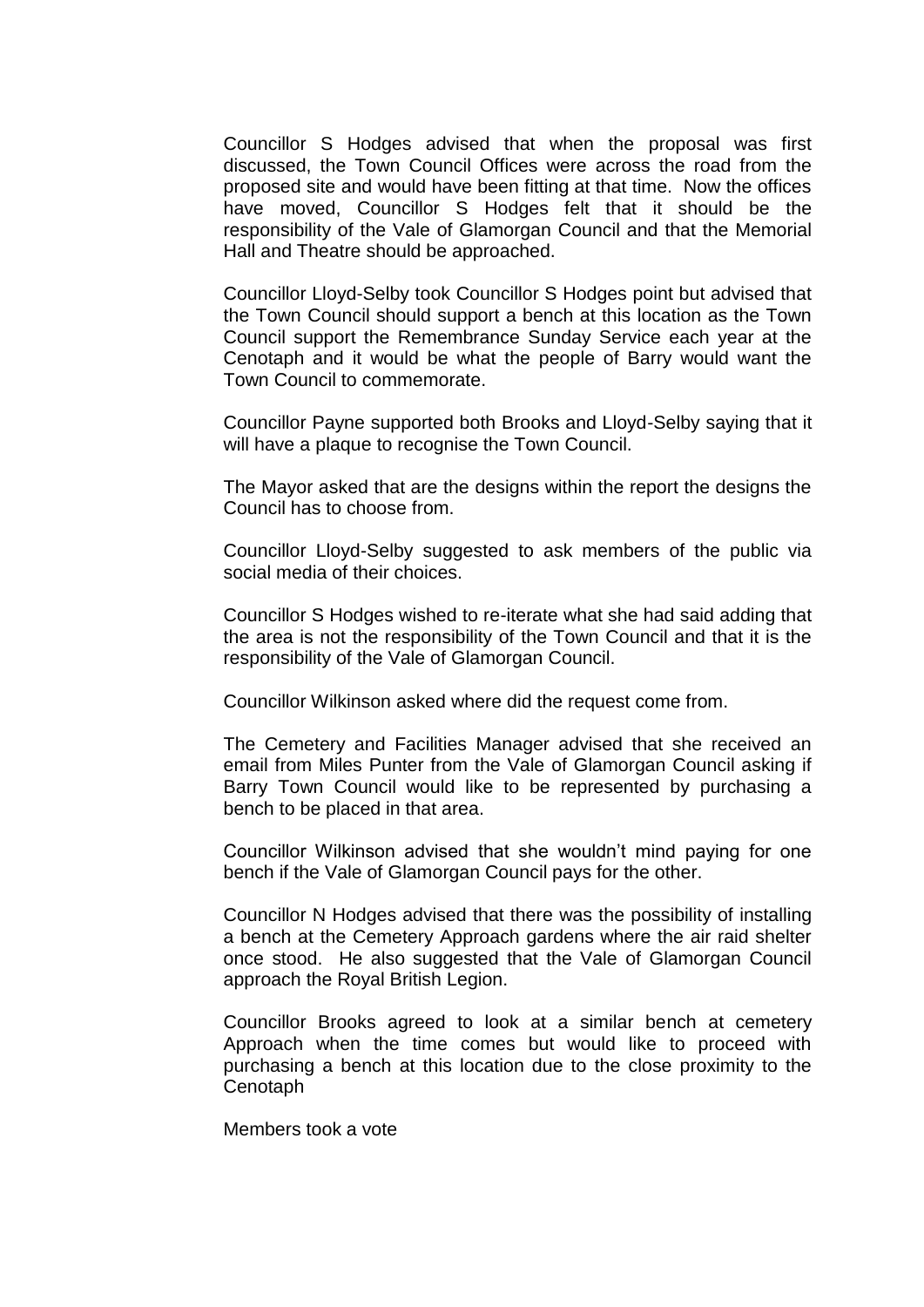$For - 9$ Against – 5

**RESOLVED: That Council agree to the installation of War Horse design commemorative bench on one of the plinths on the seating area overlooking Blind Park, opposite the Memorial Hall Theatre and Cenotaph at a cost of £996.** 

# 1015. **TO APPROVE THE SCHEDULE OF PAYMENTS FOR DECEMBER 2021**

Members were provided with the schedule of payments for December 2021 for approval consisting of BACS payments and direct debits in the amount of £33,678.24

#### **RESOLVED:**

- **1. That the information set out in the report relating to salary payments for October and November 2021 inclusive, which has been certified and authorised by the appropriate officers in accordance with the requirements of Standing Order 19(c), be received and noted.**
- **2. That the schedule of payments for December 2021 comprising of BACS payments and direct debits in the amount of £33,678.24 be approved, subject to the relevant papers being in order.**

# 1016. **BUDGET MONITORING REPORT TO 30 NOVEMBER 2021**

Members were provided with information about the Council's income and expenditure in the 2021/22 financial year as at the end of November 2021.

**RESOLVED: That the budget monitoring report for November 2021, indicating actual income and expenditure up to the end of month eight in the 2021/22 financial year, noting the projected underspend if £27,388 that will result in a net amount of £38,612 being transferred from reserves be received and noted.**

# 1017. **DRAFT BUDGET 2022/23**

Members were requested to consider the Town Council's draft budget for 2022/23 that will go out for public consultation from 20 December 2021 to 23 January 2022. The draft budget will then be considered at the Town Council's meeting on 7 February 2022 to determine the precept to be levied on the Vale of Glamorgan Council.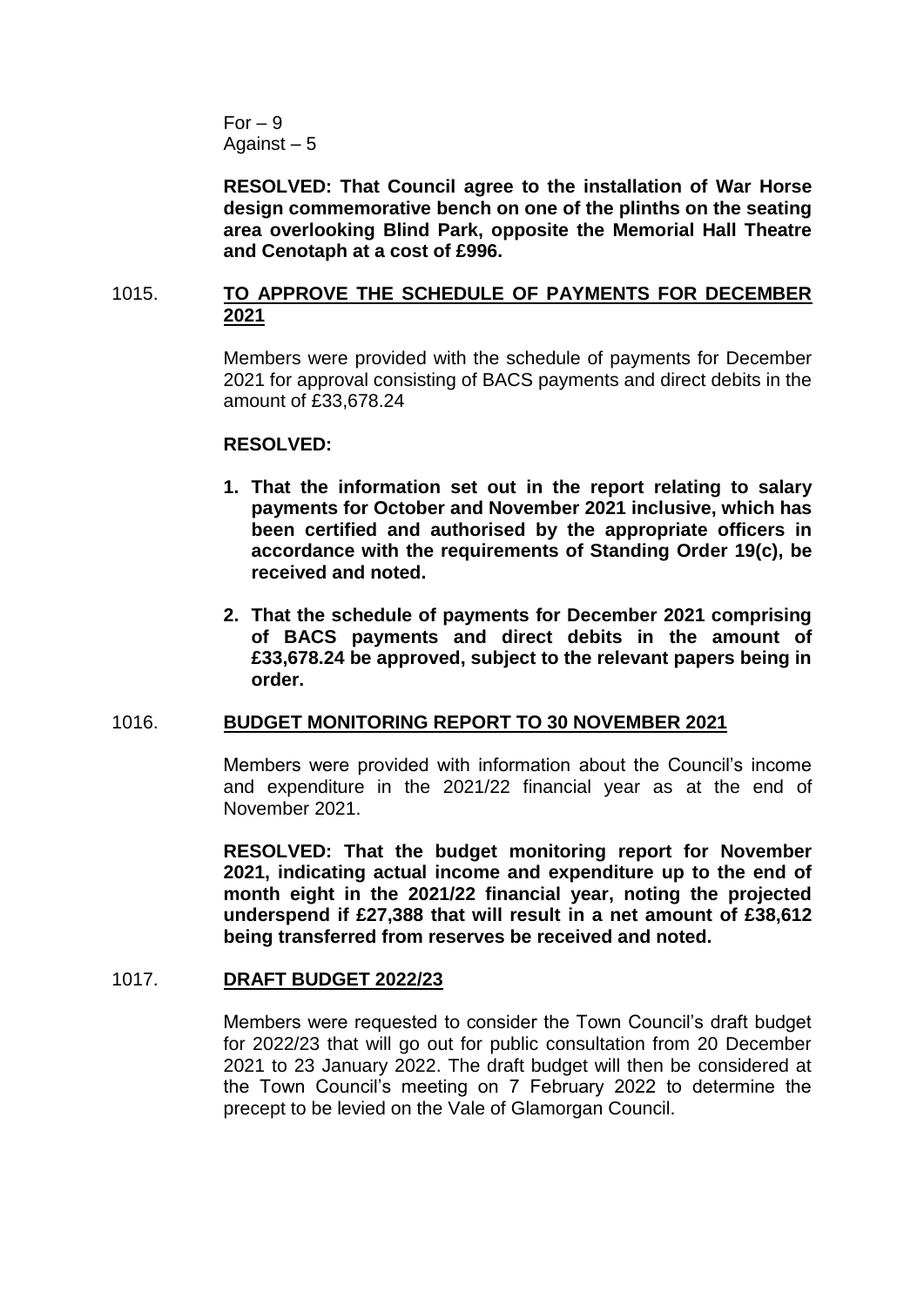The Deputy Chief Officer advised that an extra £5,000 will need to be added following the proposal of grants to celebrate the Queens Platinum Jubilee.

Councillor Brooks advised that this will be the last budget set by this administration and felt it was a fair budget by keeping the Cemetery fees and Charges low along with the hire charges for the Pioneer Hall and Cemetery Approach Community Centre.

Councillor Johnson wished to make a point on presentation in relation to the headline 'Restricted Grant to the Memorial Hall and Theatre 2019-2022' there should be an asterisk with an explanation of where the grant of £150,000 has gone following the end of the current agreement. He also advised that people may not understand what is meant by 'LGA 1972 Section 145 Expenditure' and it should come with an explanation.

Councillor S Hodges advised that there is sensitivity around these issue and the public may misunderstand but there is a provision for Arts. She also advised that sensitivity needs to be sought when presenting.

**RESOLVED: That the draft budget be approved for public consultation (subject to including an amount of £2,240 to be added to the General reserve) that provisionally sets a precept requirement of £1,265,916 being an increase to a Band D tax payer of 1.9% compared to 2021/22.** 

#### 1018. **SUSTAINABLE BARRY – WASTE MANAGEMENT**

Members were provided with information relating to Waste and Resource Management (data allowing) over all utilised premises for consideration.

The Sustainable Barry projects Officer gave members a detailed overview of her report.

Councillor S Hodges thanked the Sustainable Barry projects Officer for her comprehensive report and congratulated the Town Council on their hard work.

#### **RESOLVED:**

- **1. That the report be received and noted**
- **2. That Waste and Resource Management data is compiled and reported to Full Council annually**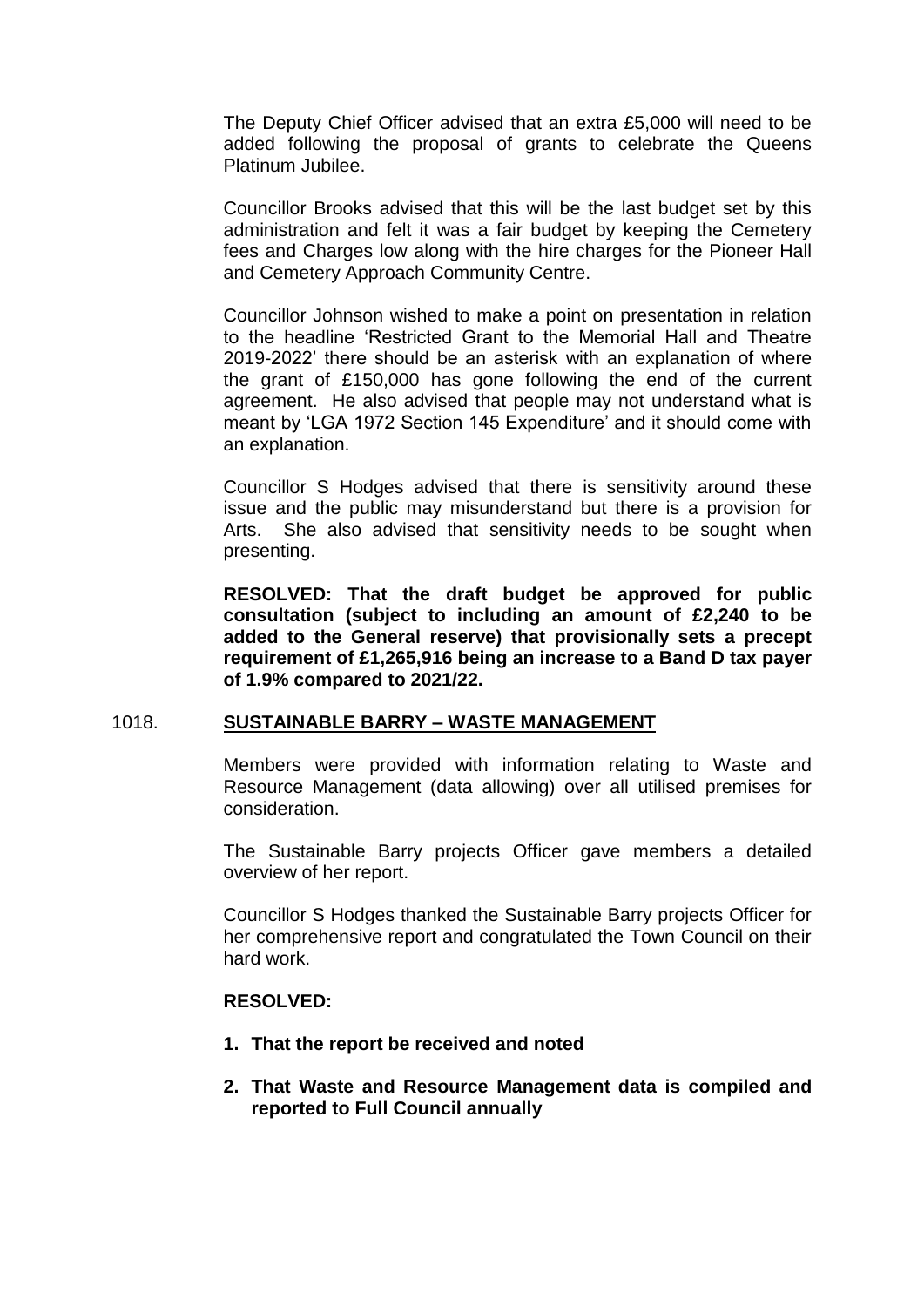#### 1019. **DATE OF NEXT MEETING**

**RESOLVED that the next meeting of Council is scheduled to be held on Monday 7 February 2022 at 7pm with an Extra-Ordinary meeting being held on 10 January 2022 at 7pm to consider the Council's response to the Consultation on the Barry Biomass Voluntary Environmental Statement.**

#### 1020. **EXCLUSION OF THE PRESS & PUBLIC**

**RESOLVED that in accordance with section 1 (2) of the Public Bodies (Admission to Meetings) Act 1960, in view of the confidential nature of the business about to be transacted, it is advisable in the public interest that the press and public are excluded from the remainder of the meeting.**

## 1021. **SUSPENSION OF STANDING ORDER 3(aa)**

**RESOLVED: That Standing Order 3(aa) be suspended for a period of 30 minutes.**

## 1022. **URGENT ACTIONS**

Members were provided with the details of any Urgent Actions that have been undertaken by the Deputy Chief Officer in conjunction with Group Leaders, since the last meeting of Council held on 27 September 2021.

**RESOLVED: That members receive and note the Urgent Actions.**

#### 1023. **PUBLIC SERVICES OMBUDSMAN FOR WALES**

Members were advised that the Public Services Ombudsman have written to advise in confidence of his decision to refer a previous matter to the Standards Committee at the Vale of Glamorgan Council. The Deputy Chief Officer was unable to provide any further details.

#### **RESOLVED: That the verbal update be received and noted.**

# 1024. **MEMORIAL HALL AND THEATRE**

Members were provided with an update report in relation to the Memorial Hall and Theatre (MHT) Grant Funding Agreement.

A full and detailed discussion was had. A confidential note of the meeting is on record with the Chief Officer.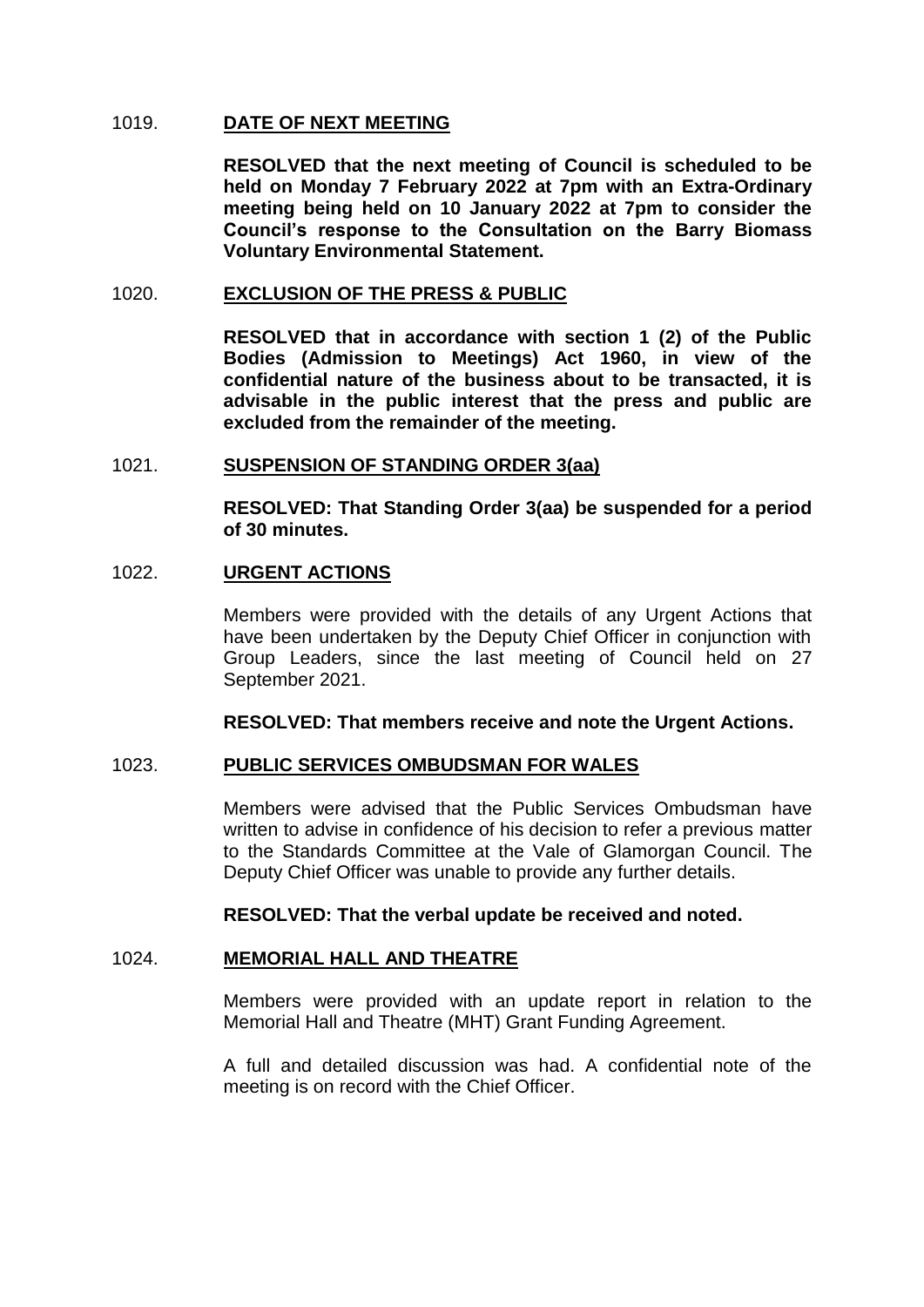#### **RESOLVED:**

- **1. That Council write to the Auditor General for Wales to seek advice relating to the Council suspending funding payments as they have not received assurances in relation to the Grant Funding Agreement 2019-2022**
- **2. That Council write to the Charity Commission to inform them that the Town Council remains disappointed that the Memorial Hall and Theatre have not fully satisfied the Council that the funding has been used for the purposes awarded in the restricted grant and advising that the Council have withheld payments due to all the concerns raised.**

**NB – Amendment made at the Extraordinary Meeting of Full Council on 10 January 2022 that the following addition be made.** 

**3. That a letter be sent to the Memorial Hall and Theatre advising them that the Grant Agreement 2019-2022 will come to a natural end on 31 March 2022 and to encourage the Memorial Hall and Theatre to apply for an annual grant containing a full proposal, noting that there would be no guarantee of funding.**

### 1025. **UPDATE ON DISCUSSIONS WITH GMB UNION REGARDING A POTENTIAL CHANGE OF HOURS FOR CEMETERY STAFF DURING THE SUMMER MONTHS (1 APRIL – 30 SEPTEMBER)**

Members were provided with an update in relation to the discussion with GMB Union regarding a potential change of hours for Cemetery Staff during the Summer months 1 April – 30 September.

**RESOLVED: That members receive and note the verbal update.** 

#### 1026. **LETTER FROM CHIEF OFFICER**

Members were provided with a letter from the Chief Officer relating to sick pay.

**RESOLVED: That sick pay at full pay for the Chief Officer be extended for two months to enable a full recovery and successful return to work due to the exceptional circumstances with the current pressures the NHS are facing during the Covid-19 Pandemic.**

The meeting closed at 8.59pm

Signed ………………………………… Dated …………………………….………